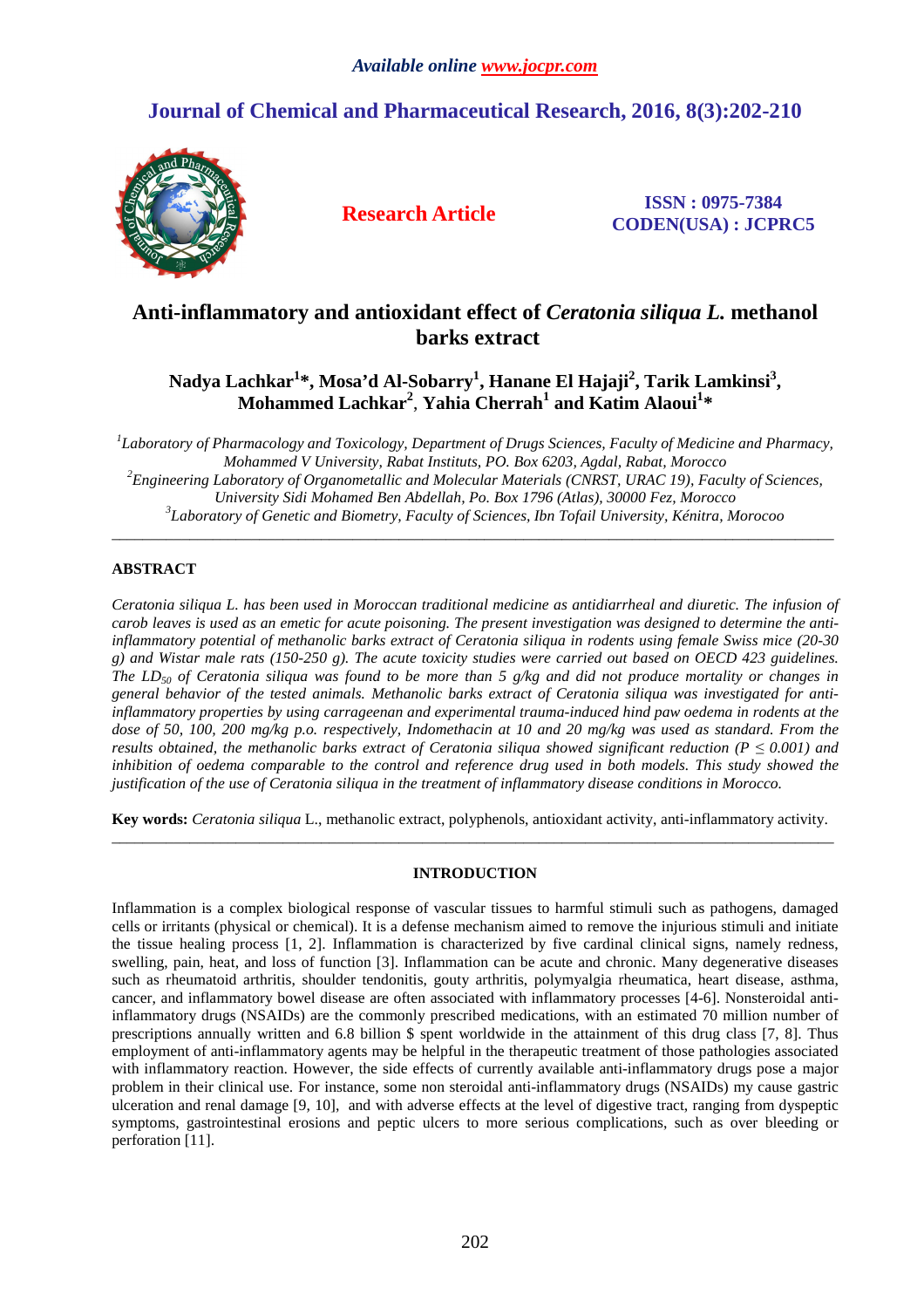Therefore to overcome the toxicity of NSAID, the development of new anti-inflammatory drugs is still necessary and the natural product such as medicinal plants could potentially serve as leads in the production of new drugs for treating inflammation with reduced or no side-effects.

\_\_\_\_\_\_\_\_\_\_\_\_\_\_\_\_\_\_\_\_\_\_\_\_\_\_\_\_\_\_\_\_\_\_\_\_\_\_\_\_\_\_\_\_\_\_\_\_\_\_\_\_\_\_\_\_\_\_\_\_\_\_\_\_\_\_\_\_\_\_\_\_\_\_\_\_\_\_

The carob tree (*Ceratonia siliqua* L.), also called algarroba, is an evergreen tree which grows throughout the Mediterranean area, mainly in Morocco, Spain, Italy and Portugal [12]. The species belongs to the Cesalpinaceae sub-family of the family Leguminoseae (syn Fabaceae) [13]. It's been reported that the genus of Ceratonia, consists of three species, Carob trees may be thus male, female, and hermaphrodite [14-16]. Carob has been cultivated for thousands of years as a forage crop or food for human consumption [17]. Recently, this species has attracted much attention and became economically important. Pods and seeds are used as row material in food, pharmaceutical and cosmetic industries [18]. Everywhere in Morocco, pods are used to fight diarrhea in infants, children and adults [19]. Infusion of carob leaves is used as an emetic for acute poisoning [20]. In Turkish folk medicine, leaves and barks of carob tree are used as an antidiarrheal and diuretic [21, 22]. The fruits of this plant are traditionally used as an antitussive and against warts [23, 24].

To provide scientific evidence for its use in the folk medicine for some anti-inflammatory diseases, the main purpose of the present study was to investigate the effect of methanolic barks extract of spontaneous male of *Ceratonia siliqua* on experimental models of acute inflammation (Carrageenan-induced oedema of the hind paw, and physical trauma induced inflammation), in an attempt to validate its ethno-medical use. First, *Ceratonia siliqua*  methanol barks extract was subjected to preliminary phytochemical screening test for various constituents. Total phenolic contents and the antioxidant activity of the same extract were also carried out using spectrophotometric methods. To the best of our knowledge, there are no such pharmacological studies concerning anti-inflammation activity for this plant.

# **EXPERIMENTAL SECTION**

This work was conducted on unproductive Dkar (spontaneous male) of carob barks. Plant materials were collected in 2011 from the province of Chefchaouen (NW of Morocco) and identified by Professor A. Ennabili. Authenticated voucher specimens N° INP212 was deposited in the Herbarium of National Institute of Medicinal and Aromatic Plants, Sidi Mohamed Ben Abdellah University, Fez, Morocco.

## **Reagents and chemicals**

The Carrageenan and the Triton X were purchased from Fluka Biochemika, sodium chloride was purchased from Solvachim Laboratory (ref 1480), and Indomethacin was purchased from (Pharma 5 Pharmaceutical Laboratories (Lot 5496)).

## **Preparation of the extracts**

Plant was air dried at room temperature, with no direct sunlight, and then pulverized using an electrical grinder. 260 g dried coarse powder of the bark was placed into the extractor of a Soxhlet. The extraction was carried out by using solvents of increasing polarity starting from hexane, dichloromethane, ethyl acetate and methanol. At the end of the extraction, the respective solvents were concentrated by evaporation to dryness under reduced pressure. Final methanolic extract of *Ceratonia siliqua* was a dark brown semi-solid in percentage dray weight 15%. For assuring stability, the methanolic extracts were stored at 4°C until use.

## **Phytochemical screening**

The methanol extract was screened for phytochemical constituents (Alkaloids, Flavonoids, Saponins and Tannins) using simple qualitative methods of Paris and Nothis [25]. Sterols and Terpenes, Coumarins, Quinones, Cardiac glycosides, and Mucilages were screened using the protocol as described in the study of Diallo [26].

## **Total phenolic contents**

The total phenolic contents were determined spectrophotometrically using the Folin-Ciocalteu method. This reagent, based on the Slinkard and Singleton method [27], and the early work of Singleton & Rossi [28], is a colorimetric oxidation/reduction method for phenolic compounds.

## **Determination of free radical scavenging activity by DPPH method**

Free radical scavenging activity of the sample extracts was determined spectrophotometrically using the method of Blois [29]. This method is based on the measurement of the reducing ability of antioxidants toward the DPPH radical. Briefly, 100 µL of various concentrations of the extract in methanol were added to 10 mL of a methanol solution of DPPH ( $1.01\times10^{-4}$  M). The mixture was vigorously shaken and then allowed to stand at room temperature for 30 min in the dark. The absorbance of the mixture was measured at 517 nm by using a double-beam UV-visible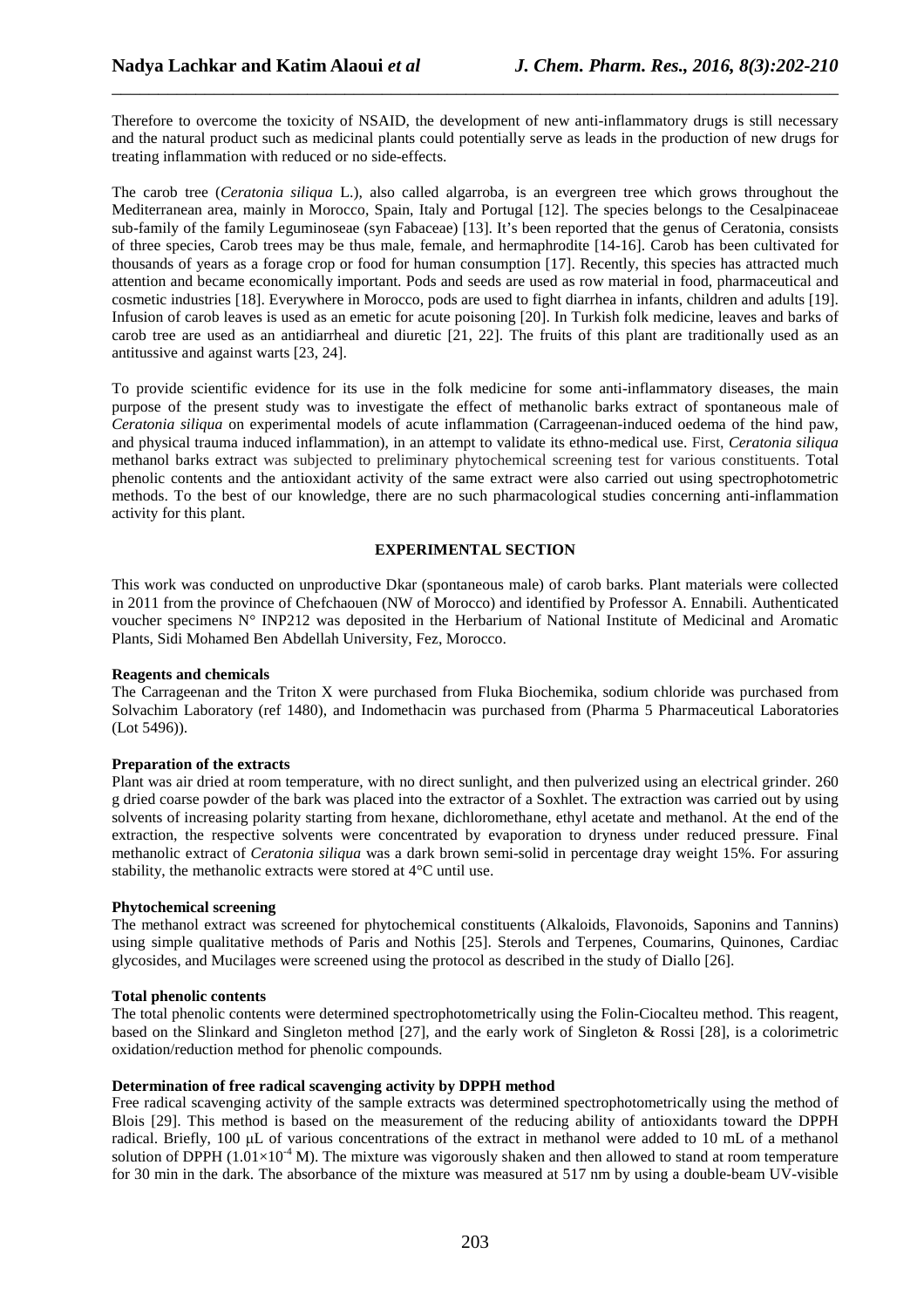Camspec M550 spectrophotometer. A mixture of 100  $\mu$ L of methanol and 10 mL of DPPH solution was used as the control. The scavenging activity on the DPPH radical was expressed as inhibition percentage using the following equation:

\_\_\_\_\_\_\_\_\_\_\_\_\_\_\_\_\_\_\_\_\_\_\_\_\_\_\_\_\_\_\_\_\_\_\_\_\_\_\_\_\_\_\_\_\_\_\_\_\_\_\_\_\_\_\_\_\_\_\_\_\_\_\_\_\_\_\_\_\_\_\_\_\_\_\_\_\_\_

% Inhibition =  $[(A_B - A_S)/A_B] \times 100$  [29]

where  $A_B$  is the absorbance of the control reaction (containing all reagents except the test compound), and  $A_S$  is the absorbance of the test compound. Butylatedhydroxytoluene (BHT) was used as positive control. The tests were carried out in triplicate. The extract concentration providing  $50\%$  inhibition IC<sub>50</sub> was calculated from the graph of inhibition percentage plotted against extract concentration (4.0, 2.0, 1.0, 0.5 and 0.25 mg/L).

# **Animals**

Female Swiss mice (20-30 g) (Offa-credo, France) were used in the acute toxicity, and Wistar male rats (150-250 g) in the pharmacological tests (anti-inflammatory activities). The animals were obtained from the Animal Experimental Centre of Mohammed V University, Faculty of Medicine and Pharmacy, Rabat. All animals were kept in a room maintained under environmentally controlled conditions of (temperature  $23 \pm 1$ °C) and relative humidity (50 ± 5%), with dark and light cycles 12 hours. All animals had free access to water and standard diet *ad libitum*. They were acclimatized at least one week before the experiments were started. The animals submitted to oral administration of the extracts or drugs were fasted for 18h before the experiment (water was available). All procedures used in the present study followed the "Principles of Laboratory Animal Care".

# **Acute toxicity**

According to organization for Economic Co-operation and Development (OECD) guidelines No 423 [30], acute toxicity study was carried out to determine the  $LD_{50}$  value of methanolic extract of *Ceratonia siliqua*. Four different groups of female mice ( $n = 12$ , 3 in each group). The animals were kept fasting for overnight providing only water, after which the methanolic extract of *Ceratonia siliqua* was administered orally at the single oral dose at different concentrations (2000, 5000 mg/kg, p.o.). The control group received only the distilled water. The animals were placed in individual clear plastic cages and all were observed for possible mortality cases (24h) and any behavioral changes such as increased-decreased motor activity, ataxia, tremors, convulsions, sedation and lacrimation, or any instant death, followed by daily weight monitoring for 14 days. The aim of performing the acute toxicity study is to establish the therapeutic index of a particular drug and to ensure its safety *in vivo*.

## **Anti-inflammatory activity**

The evaluation of the anti-inflammatory activity of methanolic bark extract of *Ceratonia siliqua*, was carried out by using two different methods that used chemical stimuli (Winter Test) and mechanical stimuli (Riesterer and Jacques Test) induced paw oedema in rats.

# **Carrageenan induced rat paw oedema**

The anti-inflammatory activity was assessed on the basis of inhibition oedema induced by the injection of carrageenan an oedematogenic agent into the sub plantar region of the left hind paw of the rat [31]. For the experiment, the male Wistar rat (150-250 g) were divided into four different groups ( $n = 6$ ). The animals were fasted overnight (18h) prior to the start of the experiment, providing only water *ad libitum*. The control group received (5 mL/kg of distilled water p.o.). The standard group received the reference drug (indomethacin 10 mg/kg, p.o.), and the testing groups received different concentration of methanolic extract of *Ceratonia siliqua* (50, 100, 200 mg/kg p.o., respectively). One hour after oral administration of different substances, fresh carrageenan suspension (0.05 mL of 1%) was injected to all animals in the left hind paw. The right hind paw is not treated; it is taken as a witness. The difference in the foot pad volume between the left and right foot was taken as the inflammation oedema induced by carrageenan. The value of this oedema was measured by using Plethysmometer Digitals 7500, at 1h30, 3h and 6h after induction of inflammation [32, 33]. Mean differences of treated groups were compared with the mean differences of the control group. The percentages of inhibition of inflammation were calculated according to the following formula:

% of inhibition =  $[v_{Left} - v_{Right}]_{Control} - [v_{Left} - v_{Right}]_{Teft}$  /  $[v_{Left} - v_{Right}]_{Control} \times 100$ 

 $(v<sub>Left</sub> means volume of a *o* and *v h* in the left *h* and *v h* is the same value of the *v* and *v h* is the same value of the *v* and *v* is the same value of the *v* and *v* is the same value of the *v* and *v* is the same value of the *v* and *v* is the same value of the *v* and *v* is the same value of the *v* and *v* is the same value of the *v* and *v* is the same value$ 

# **Experimental trauma in rat induced paw oedema**

The anti-inflammatory activity was evaluated according to the method described by the Riesterer and Jacques test 1970 [34]. For the experiment the male Wistar rats (150-250 g) were divided into four different groups, 6 in each group (n = 6). The animals were fasted overnight (18h) prior to the start of the experiment, providing only water *ad*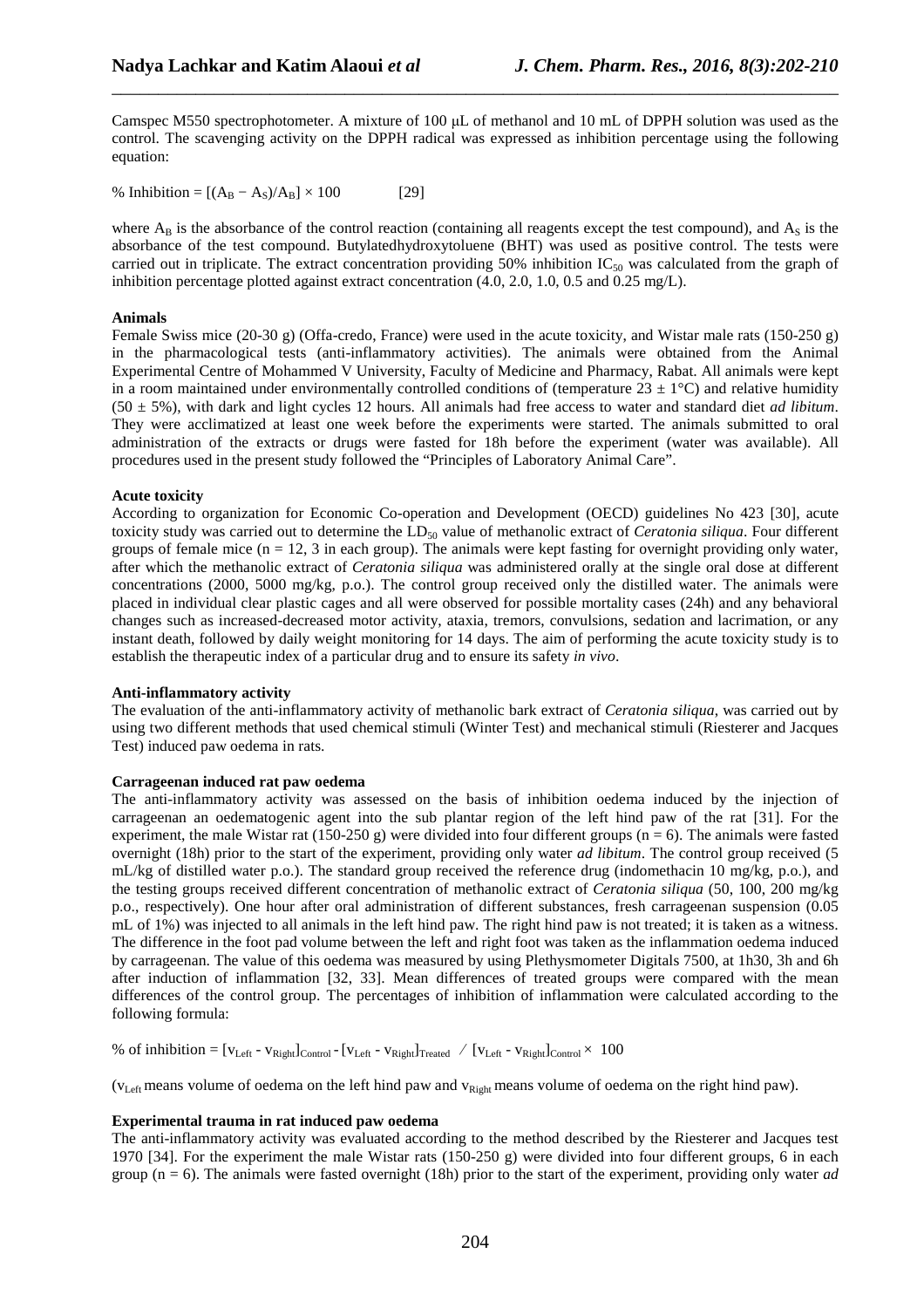*libitum*. The control group received (5 mL/kg of distilled water p.o.). The standard group received the reference drug (indomethacin 20 mg/kg, p.o.). The testing groups received different concentration of methanolic extract of *Ceratonia siliqua*, (50, 100, 200 mg/kg, p.o.). In this test, the substances to be tested were administered by stomach tubing 1 hour before eliciting the traumatic oedema. A weight of 50 g was made to fall onto the dorsum of the left hind-paw of all animals. The right hind paw is not treated; it is taken as a witness. The difference in the foot pad volume between the left and right foot was measured and taken as the oedema value by using a Plethysmometer Digitals 7500 at 1h30, 3h and 6h after induction of inflammation [32, 33]. Mean differences of treated groups were compared with the mean differences of the control group. The percentages of inhibition of inflammation were calculated according to the following formula:

\_\_\_\_\_\_\_\_\_\_\_\_\_\_\_\_\_\_\_\_\_\_\_\_\_\_\_\_\_\_\_\_\_\_\_\_\_\_\_\_\_\_\_\_\_\_\_\_\_\_\_\_\_\_\_\_\_\_\_\_\_\_\_\_\_\_\_\_\_\_\_\_\_\_\_\_\_\_

% of inhibition =  $[v_{\text{Left}} - v_{\text{Right}}]_{\text{Control}} - [v_{\text{Left}} - v_{\text{Right}}]_{\text{Treated}} \quad / [v_{\text{Left}} - v_{\text{Right}}]_{\text{Control}} \times 100$ 

(v<sub>Left</sub> means volume of oedema on the left hind paw and v<sub>Right</sub> means volume of oedema on the right hind paw).

#### **Statistical analysis**

Data were entered into Excel (Microsoft, USA) and analyzed on PASW Statistics 18 (IBM, Chicago, IL, USA). Quantitative variables were described as mean  $\pm$  standard deviation when the distribution followed the normal law of Laplace-Gauss, or as median (Interquartile range Q1-Q3) if appropriate. Qualitative variables are described as numbers and percentages. We used the Student's t-test for comparison between groups. Analysis of Variance (ANOVA) was used to compare different variables between the groups followed by Post hoc Bonferroni Test. A P value < 0.05 was considered to be statistically significant.

### **RESULTS**

# **Phytochemical screening**

As shown in Table 1, phytochemical screening of the crude methanolic carob tree barks revealed the presence of flavonoids, tannins, sterols, quinones, cardiac glycosides, and mucilages. But alkaloids, coumarins, terpenes and saponins were not detected. Results of the polyphenols content and DPPH scavenging assay of the methanolic extract of *Ceratonia siliqua* bark are summarized in Table 2.

| Varieties        | Phytochemicals | Methanolic extract |
|------------------|----------------|--------------------|
| Spontaneous male | Alkaloids      |                    |
|                  | Flavonoids     |                    |
|                  | Tannins        |                    |
|                  | Saponins       |                    |
|                  | <b>Sterols</b> |                    |
|                  | Terpenes       |                    |
|                  | Ouinones       |                    |
|                  | Coumarins      |                    |
|                  | Mucilages      |                    |

**Table1. Phytochemicals detected in methanolic extract of spontaneous male carob barks** 

 $Key: (+) = Present; (-) = Absent$ 

**Table 2: Total polyphenolic contents and** *DPPH radical scavenging ability* **(IC50 (g/L)) value of methanol extract of spontaneous male carob barks, comparatively with BHT used as standard** 

| Categories       |      | Sample Total phenolic content (g/L GAE) DPPH $IC_{50}$ (g/L) | BHT |
|------------------|------|--------------------------------------------------------------|-----|
| Spontaneous male | MeOH |                                                              |     |

## **Acute Toxicity**

In folk medicine of *Ceratonia siliqua* we found no scientific references about its toxicity. Therefore, in order to evaluate the safety of this plant, the methanolic extract was orally administered at different doses (2000 and 5000 mg/kg p.o.). No significant difference in body weight was noted between the control and any of the treated groups at any period time. Besides, the extract did not produce death nor symptoms associated with toxicity such as convulsion, ataxy, diarrhea or increased diuresis occurred during and no abnormal behavior in the tested animals at the tested doses during the 72h observation period. Therefore, we can conclude that the oral  $LD_{50}$  is greater than 5 g/kg in mice. These results indicate the effectiveness and relative safety of *Ceratonia siliqua*.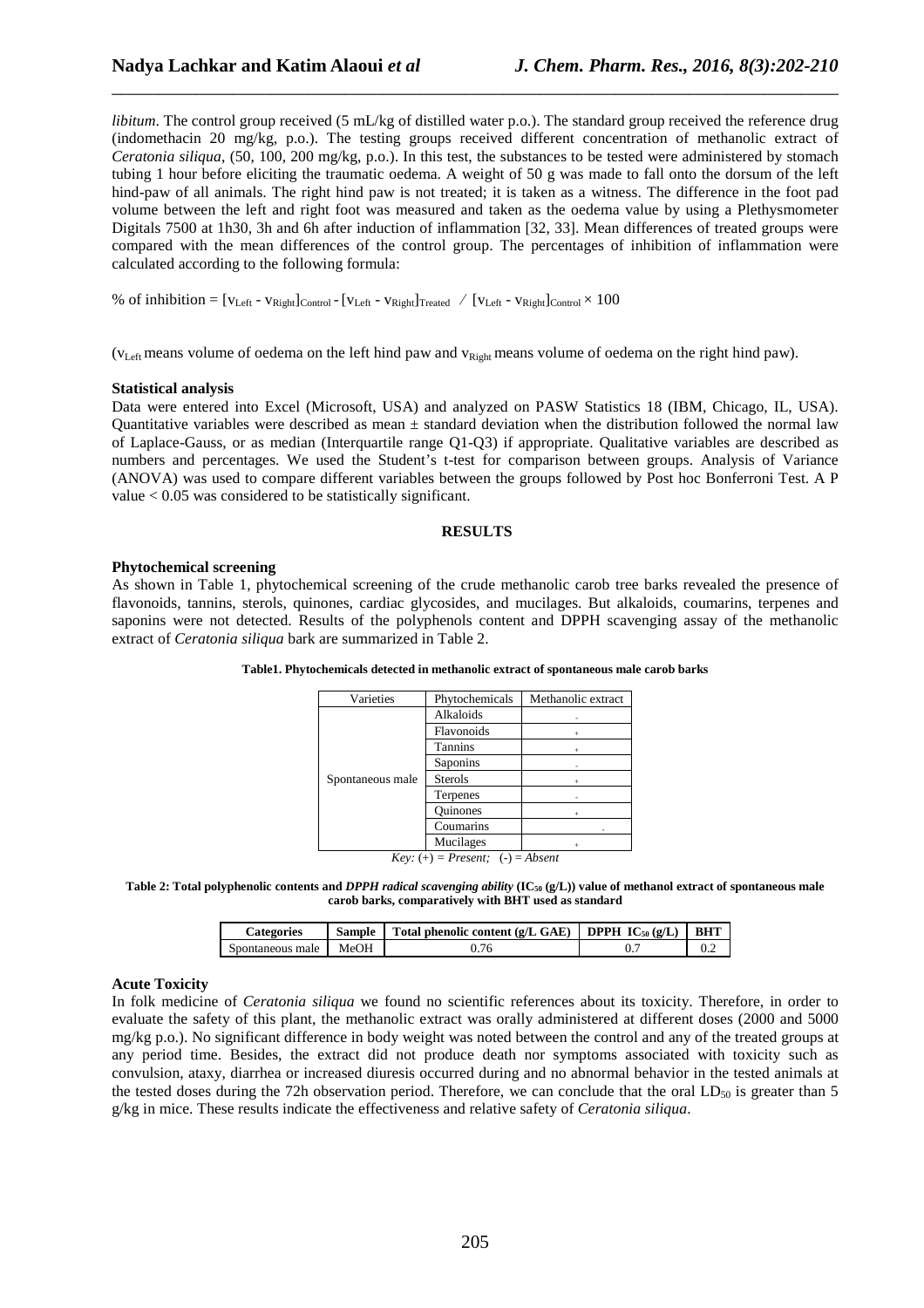#### **Inflammatory activity**

### **Carrageenan-induced rat paw oedema**

The results of the acute anti-inflammatory effect of the investigated methanol bark extract of *Ceratonia siliqua* on carrageenan-induced oedema in hind paws of rats are shown in Figures 1 and 2. Carrageenan induced paw oedema remained even 3h after its injection into the sub-plantar region of rat paw. All tested extracts of *Ceratonia siliqua* showed a significant reduction in the oedema paw volume in a dose-dependent manner ( $P < 0.05$ ). Interestingly, the methanol extract of *Ceratonia siliqua* at the dose of (50 and 100 mg/kg p.o.) exhibited the greatest antiinflammatory effect where it inhibited the oedema formation to the extent of 47.69 % and 51.45% respectively. All these results were compared to the control and the positive control (Indomethacin). In control group, the carrageenan increases the development of oedema of the rat-paw. The indomethacin, at a dose of (10 mg/kg, p.o.) produced a significant inhibitory effect to an extent of 71% at 3h ( $P < 0.005$ ). In addition, the concentration 200 mg/kg, of the methanol extract of *Ceratonia siliqua* showed a maximum inhibition of the oedema formation to the extent of 68.70% at 3h and the oedema were found to be significantly reduced to  $0.20 \pm 0.01$  (P = 0.001) comparatively to the indomethacin  $0.19 \pm 0.01$  (P  $\leq$  0.001) as reference drug, at the same time.

\_\_\_\_\_\_\_\_\_\_\_\_\_\_\_\_\_\_\_\_\_\_\_\_\_\_\_\_\_\_\_\_\_\_\_\_\_\_\_\_\_\_\_\_\_\_\_\_\_\_\_\_\_\_\_\_\_\_\_\_\_\_\_\_\_\_\_\_\_\_\_\_\_\_\_\_\_\_



**Figure 1: Anti-inflammatory effect of** *Ceratonia siliqua* **on carrageenan induced hind paw oedema in rats** 

*The data represent the mean volume of oedema (paw left-paw right) ± standard error mean (Mean ± S.E.M), Control (vehicle)-distilled water, Ceratonia siliqua methanolic extract (50, 100 and 200 mg/kg, p.o.), P ≤ 0.001 compared with control and reference drug (indomethacin 10 mg/kg, p.o.).* 



**Figure 2: Percent of inhibition of inflammation of** *Ceratonia siliqua* **using carrageenan induced paw oedema in rats** 

*N = 6; these results compared with standard drug (indomethacin 10 mg/kg, p.o.) were administered by the oral route.* 

# **Experimental trauma-induced rat paw oedema**

In experimental trauma-induced paw oedema in rats, the methanolic extract of *Ceratonia siliqua* was evaluated in this test at concentrations of 50, 100, and 200 mg/kg p.o. *Ceratonia siliqua* extracts with the doses of 50, 100 mg/kg significantly reduced the experimental trauma induced paw oedema formation in rats in third hour after the induction by 57.15%, 60.17% in a dose-dependent manner respectively as showed in Figures 3 and 4. These results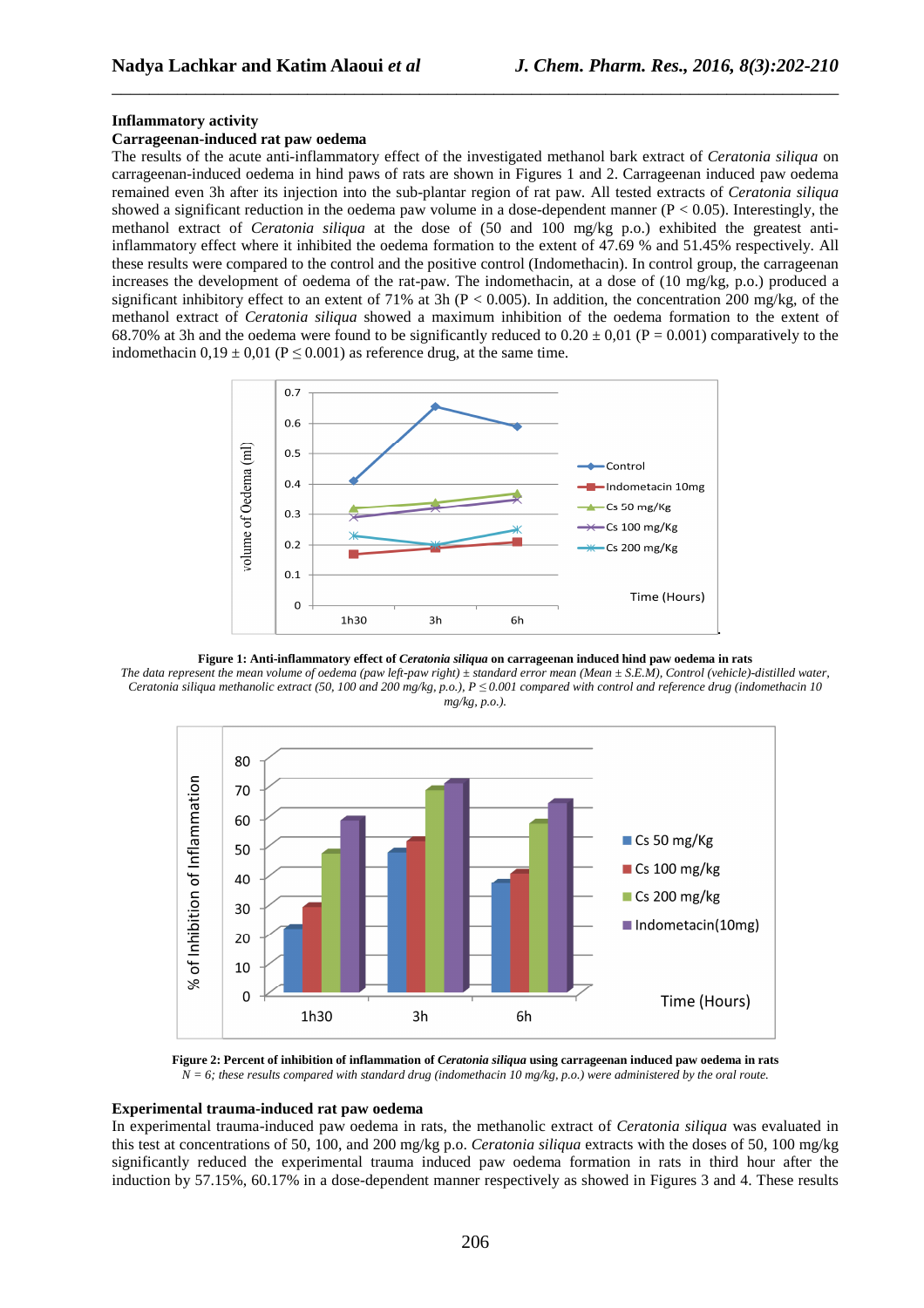are comparable to those of the control and standard drug indomethacin (20 mg/kg p.o.). The experimental trauma induced paw oedema remained between 3-6 h after induced paw oedema into the sub plantar region. The *Ceratonia siliqua* extract at the dose (200 mg/kg, p.o.) inhibited oedema formation to the extent of 70% at (3h) and the oedema were found to be reduced to 0.20  $\pm$  0.01 (P  $\leq$  0.001) comparable with indomethacin 0.18  $\pm$  0.01 (P  $\leq$  0.001) as a reference standard drug that inhibited the oedema formation due to experimental trauma to an extent of 74.3% at 3h  $(P < 0.005)$ .

\_\_\_\_\_\_\_\_\_\_\_\_\_\_\_\_\_\_\_\_\_\_\_\_\_\_\_\_\_\_\_\_\_\_\_\_\_\_\_\_\_\_\_\_\_\_\_\_\_\_\_\_\_\_\_\_\_\_\_\_\_\_\_\_\_\_\_\_\_\_\_\_\_\_\_\_\_\_



**Figure 3: Anti-inflammatory effect of** *Ceratonia siliqua* **methanolic extract on experimental trauma induced hind paw oedema in rats**  *The data represent the mean volume of oedema (paw left-paw right) ± standard error mean (Mean ± S.E.M), Control (vehicle)-distilled water, Cs: Ceratonia siliqua L, (50, 100 and 200 mg/kg, p.o.),*  $P \le 0.001$  compared with control and reference drug (indomethacin 20 mg/kg, p.o.).



**Figure 4: Percent of inhibition of inflammation of** *Ceratonia siliqua* **using experimental trauma induced paw oedema in rats**  *N = 6; these results compared standard drug (indomethacin 20 mg/kg, p.o.) were administered by the oral route.*

# **DISCUSSION**

Inflammation is a normal protective mechanism adopted by the body to get rid of offending stimuli, but if not properly treated may result to a more damage with exuberance to create chronic inflammation [35, 36]. The inflammatory response involves a complex array of enzyme activation, mediator release, fluid extravasations, cell migration, tissue breakdown and repair [37]. During inflammatory responses, the activation of phospholipase A2 induces the mobilization of fatty acids, in particular arachidonic acid from the membrane lipid pool [38]. Arachidonic acid is then oxidized by constitutive cyclooxygenase-1 (COX-1) or inducible cyclooxygenase-2 (COX-2) enzymes, leading to the production of prostaglandins [38, 39], precisely PGE2 and PGF2a, found in high concentration at the inflammatory site [40]. The released PGs either stimulate pain receptor or sensitized pain receptors to the action of other pain producing substances such as histamine, 5-hydroxytryptamine (5HT), and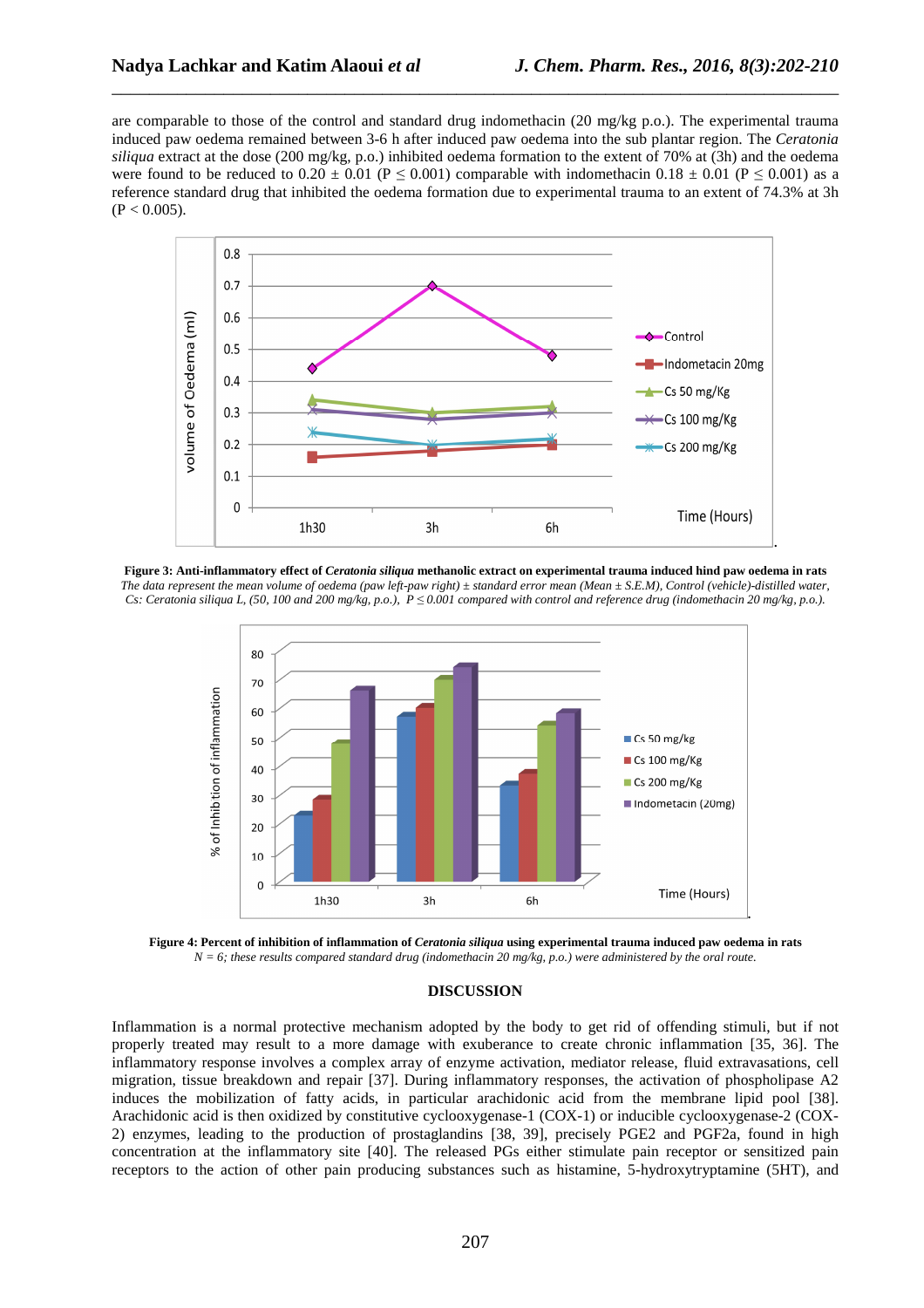bradykinin which initiate and cause the nerve cells to send electrical pain impulse to the brain [41]. These different reactions in the inflammatory response cascade are therapeutic targets which anti-inflammatory agents interfere with to suppress exacerbated inflammatory responses usually invoked in such disorders such as rheumatoid arthritis, infection or injury. NSAIDs are the widely anti-inflammatory drugs used with over 30 million daily users who depend on this class of medications that permits these patients to have relief from the respective ailments that are plaguing them [42]. Their ease of accessibility has created one of the most widely used drug classes for reducing mild to moderate pain [43], but with undesirable side effects like: nausea, indigestion, bleeding from the stomach, peptic ulcer, and bronchopasm [44]. The search for new drugs that effectively interfere with inflammation and painful processes is currently of great relevance. Efforts have been made to discover and develop new and promising anti-inflammatory and analgesics from natural sources. The carrageenan and experimental trauma induced inflammation model is a significant predictive test to evaluate the anti-edematous effect of natural products in acute phase of inflammation [32]. The oedema induced by carrageenan injection involves three phases of chemical mediator release in an orderly sequence [45]. The first phase (1h) involves the release of histamine and serotonin and is characterized by increase in vascular permeability. The second phase (2h) is mediated by release of bradykinin, an important chemical mediator of both pain and inflammation. Release of prostaglandins and cyclooxygenases products takes place in the third and final phase (3h) [46].

\_\_\_\_\_\_\_\_\_\_\_\_\_\_\_\_\_\_\_\_\_\_\_\_\_\_\_\_\_\_\_\_\_\_\_\_\_\_\_\_\_\_\_\_\_\_\_\_\_\_\_\_\_\_\_\_\_\_\_\_\_\_\_\_\_\_\_\_\_\_\_\_\_\_\_\_\_\_

We analyzed here the effect of different doses of methanolic extract of *Ceratonia siliqua* for its anti-inflammatory activity. We observed that animals treated with *Ceratonia siliqua* methanolic extract (50, 100 mg/kg p.o.) low reduced and inhibited carrageenan oedema induced in rats. By increasing the dose of *Ceratonia siliqua* to 200 mg/kg, it's showed that *Ceratonia siliqua* reduced and inhibit significantly ( $P \le 0.001$ ) the oedema in the early and late phases of an acute inflammation with maximum significant effect during (3h) after induction of oedema by the carrageenan. These results were compared with control and indomethacin (10 mg/kg, p.o.) ( $P \le 0.001$ ). In the experimental trauma induced oedema in rats, the extract of this plant (200 mg/kg p.o.) showed a significant reduction and inhibition ( $P \le 0.001$ ) of oedema in the different phases of inflammatory response with maximum significant effect during 3h. This result was compared with control and the positive control indomethacin (20 mg/kg, p.o.) ( $P \le 0.001$ ) a NSAID which is known as a none-selective inhibitor of the enzymes cyclooxygenase [47]. Most of the NSAIDs, for example, Ibuprofen, Indomethacin, and Diclofenac, act through inhibition of enzyme COX, most precisely COX-2 responsible for the biosynthesis of PGs which triggered inflammation thereby preventing the amplification of the pain stimuli [48, 49].

The results obtained suggest that, the methanolic extract of *Ceratonia siliqua* has a significant anti-inflammatory activity and may be related with inhibition of inflammatory mediators like serotonin, histamine, kinin, cyclooxygenase, prostaglandin and cytokine. During inflammation, the leukocytes and macrophages migrating to the site of injury are known to produce the superoxide radicals  $(O<sup>2</sup>)$ , which in turn mediates the generation of hydrogen peroxide [50]. Furthermore, in the presence of suitable transitional elements, hydrogen peroxide may be transformed to the highly reactive hydroxyl radicals. These radicals can also act as secondary messengers, thereby activating the production of other inflammatory mediators [51]. Many plant extracts having antioxidant properties have been shown to scavenge free radicals and thereby act as anti-inflammatory agents. Polyphenols (including phenolic compounds and flavonoids) are plant compounds that can exert significant antioxidant activity, mainly due to their redox properties [52], which can play an important role in absorbing and neutralizing free radicals, quenching singlet and triplet oxygen or decomposing peroxides.

The results of phytochemical screening of methanolic extract of *Ceratonia siliqua* barks showed the presence of polyphenols, flavonoids, tannins, and sterols (Table 1), and have antioxydant effect comparable to the BHT. These compounds have been shown to possess anti-inflammatory, and antioxidant effects [53], and are known to inhibit some molecular targets of pro-inflammatory mediators in inflammatory responses. They also act as antioxidants by scavenging radicals and thereby attenuate the inflammatory process [54, 55].

# **CONCLUSION**

The therapeutic proprieties of *Ceratonia siliqua* are due to the presence of polyphenols, and sterols thus contributing to its potent anti-inflammatory activity and its antioxidant effect that inhibit the free radical release during the inflammatory response process, that would produce an additional therapeutic benefit enhancing its antiinflammatory effect. The study corroborated the anti-inflammatory effects of this specie, and supported scientifically its ethno-pharmacological use as an anti-inflammatory agent. This result prompted us to study if the extracts of other parts of the plant were able to induce the same effect. In particular we project to use the carob leaves, thought to be a better source of these compounds and in particular of polyphenols. Further studies are necessary to evaluate the molecular basis which underwent the effect of these compounds. Our findings could represent an improvement in the biological and pharmacological characterization of the compounds present in *Ceratonia siliqua*. Moreover, given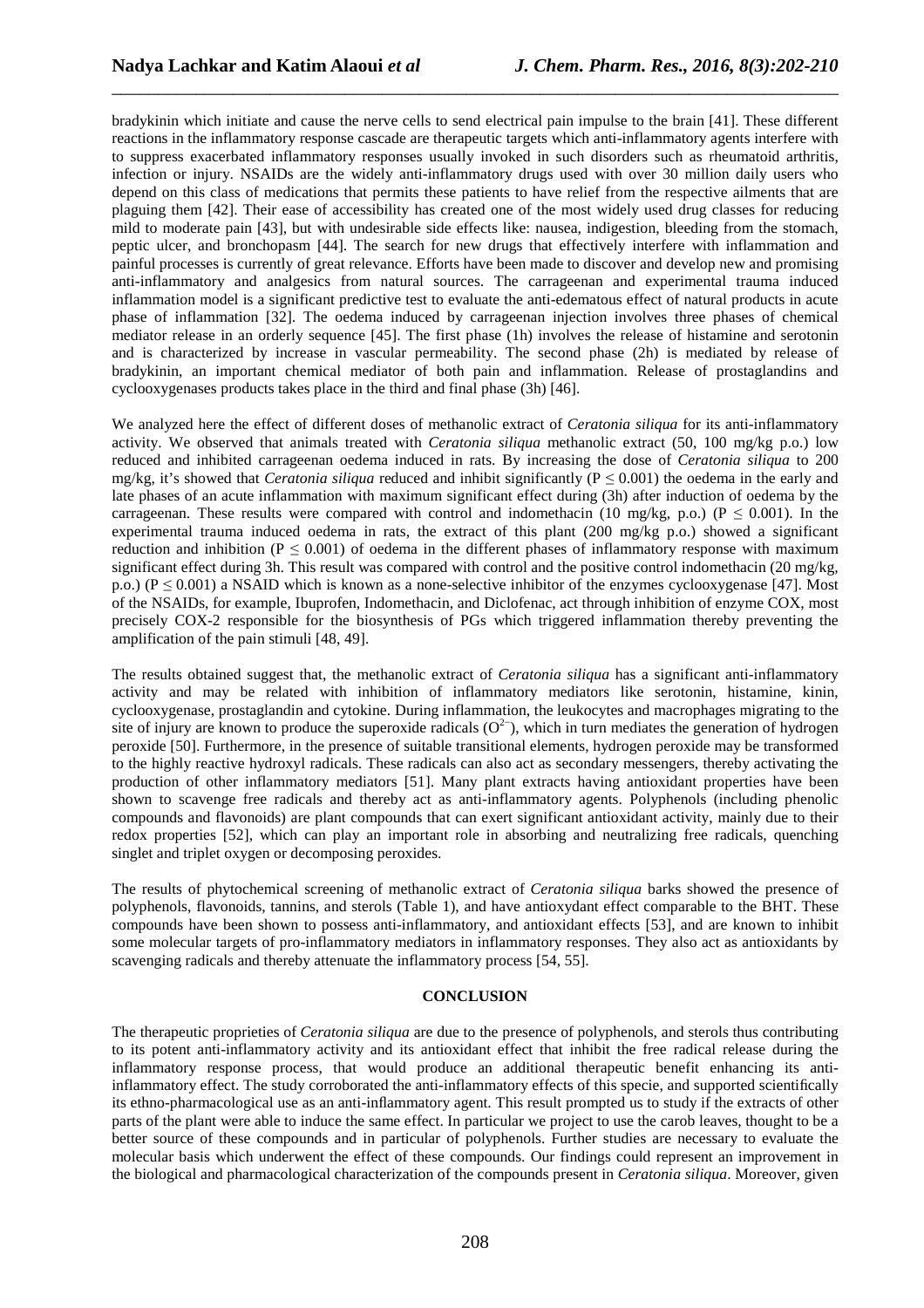the extraordinary ability of barks extracts to inhibit oedema produced by carrageenan and experimental-trauma, our finding could be useful for the future strategies against the anti-inflammatory activity and, therefore, inflammation progression.

\_\_\_\_\_\_\_\_\_\_\_\_\_\_\_\_\_\_\_\_\_\_\_\_\_\_\_\_\_\_\_\_\_\_\_\_\_\_\_\_\_\_\_\_\_\_\_\_\_\_\_\_\_\_\_\_\_\_\_\_\_\_\_\_\_\_\_\_\_\_\_\_\_\_\_\_\_\_

#### **Acknowledgements**

The authors wish to thank Pr. A. Ennabili from the INPMA Institute in Taounate for his participation in plant collection and identification. They are grateful to Pr. S. Amzazi from Faculty of Sciences, University Mohamed V Rabat for his help. The authors thank also the ADEMN Association (Chefchaouen, Morocco) for assistance during sampling of plant material.

#### **REFERENCES**

[1] M Arawwawala, I Thabrew, L Arambewela, S Handunnetti. *J. Ethnopharmacol.*, **2010**, 131, 538-543.

[2] M Maldin, S Sosa, P Montoro, A Giangaspero, MJ Balick, C Pizza, RD Loggia. *J. Ethnopharmacol.*, **2009**, 122, 430-433.

[3] PG Winyard, DA Willoughby. Methods in Molecular Biology; Inflammation Protocols. Humana Press inc **2003**,  $225:3$ .

[4] OA Fawole, AR Ndhlala, SO Amoo, JF Finnie, J Van Staden. *J. Ethnopharmacol.,* **2009**, 123, 237-243.

[5] GM Polya. A Pharmacological Reference Guide to Sites of Action and Biological Effects, CRC Press, Florida, **2003**.

[6] EO Iwalewa, LJ McGaw, V Naidoo, JN Eloff. *Afr. J. Biotechnol.*, **2007**, 6, 2868-2885.

[7] TD Warner, F Giuliano, I Vojnovic, A Bukasa, JA Mitchell, JR Vane. *Proc. Natl. Acad. Sci.*, USA, **1999**, 96, 7563-7568.

[8] GS Bleumink, J Feenstra, MC Sturkenboom, BH Stricker. *Drugs*, **2003**, 63, 525-534.

[9] SF Andrade, M Lemos, E Comunello, VF Noldin, VC Filho, R Nero. *J. Ethnopharmacol*., **2007**, 113, 252-257.

[10] K Gooch, BF Culleton, BJ Manns, J Zhang, H Alfonso, M Tonelli, C Frank, S Klarenbach, BR Hemmelgarn. *Am. J. Med*., **2007**, 120(3), 280. e1-7.

[11] B Corrado, T Marco, R Colucci, M Fornai, L Antonioli, N Ghisu, MD Tacca. *Pharm. Res*., **2009**, 59, 90-100.

[12] PA Dakia, B Wathelet, M Paquot. *Food Chem.*, **2007**, 102, 1368-1374.

[13] S Naghmouchi, ML Khouja, A Romero, J Tous, M Boussaid. *Sci. Hortic.*, **2009**, 121, 125-130.

[14] H El Hajjaji, N Lachkar, K Alaoui, Y Cherrah, A Farah, A Ennabili, B El Bali, M Lachkar. *Arabian J. Chem.*, **2011**, 4, 321-324.

[15] CV Haselberg. Flowering characteristics of male and female carob flowers. 1° Encontro Linhas Investigação de Alfarroba, Oeiras, Portugal. 27-29 Nov. **1986**, 45-56.

[16] S Tucker. *Am. J. Bot*., **1992**, 79, 318-327.

[17] MM Sidina, M El Hansali, N Wahid, A Ouatmane, A Boulli, A Haddioui. *Sci. Hortic.*, **2009**, 123, 110-116.

[18] MT Batista, MT Amaral, A Proenca Da Cunha. Carob fruits as source of natural oxidant. In: Proceedings of the Communication in Third International Carob Symposium, Tavira, Portugal, June **1996**, 19-23.

[19] J BellakhdRepertory of Standard Herbal Drugs in the Moroccan Pharmacopoea. *J. Ethnopharmacol.*, **1991**, 35, 123-143.

[20] J Bellakhdar. La pharmacopée marocaine traditionnelle. Médecine Arabe Ancienne et Savoirs Populaires. Ibiss Press, Paris, **1997**, 243-244.

[21] O Polunin, A Huxley. Flowers of the Mediterranean, Publications of Chatto and Windos Ltd., London, **1972.**

[22] T Baytop. Therapy with Medicinal Plants in Turkey (Past and Present), Publications of the Istanbul University, No: 3255, Istanbul, **1984.**

[23] A Merzouki, Ed-Derfoufi, A. El-Aallau, J Molero-Mesa. *Fitoterapia*, **1997**, 68, 444-460.

[24] FP Amico and EG Sorce. *Fitoterapia*, **1997**, 68, 143-159.

[25] R Paris, and A Nothis. Sur quelques plantes de nouvelle Calédonie. Plantes Médicinales

et Phytothérapie, **1996**, 4, 274-287.

[26] A Diallo. Etude de la phytochimie et des activités biologiques de *Syzygium Guineense* willd (*Myrtaceae*), Thèse de Pharmacie, Université de Bamako, Mali, **2005**, p. 43.

[27] K Slinkard and VL Singleton. *Am. J. Enol. Vitic*., **1977**, 28, 49-55.

[28] VL Singleton and JA Rossi. *Am. J. Enol. Vitic*., **1965**, 16, 144-158.

[29] MS Blois. Antioxidant determinations by the use of a stable free radical. *Nature*, **1958**, 181, 1199-1200.

[30] OECD Guidelines for the Testing of Chemicals (No. 423) "Acute Oral Toxicity-Acute

Toxic Class Method" (Adopted on 17 December **2011**).

[31] C Winter, EA Risley, GV Nus. *Proc. Soc. Exp. Biol. Med*., **1962**, 111, 544-547.

[32] M Al-Sobarry, A Alwashli, Y Cherrah, K Alaoui. *Int. J. Nat. Prod. Pharm. Sci.*, **2011**, 2(2), 40-55.

- [33] K Alaoui, JF Lagorge, Y Cherrah, M Hassar, H Amarouch, J Roquebert. *Ann. Pharm. Fr.*, **1998**, 56, 220-228.
- [34] L Riesterer, R Jaques. *Pharmacology*, **1970**, 3, 243-251.